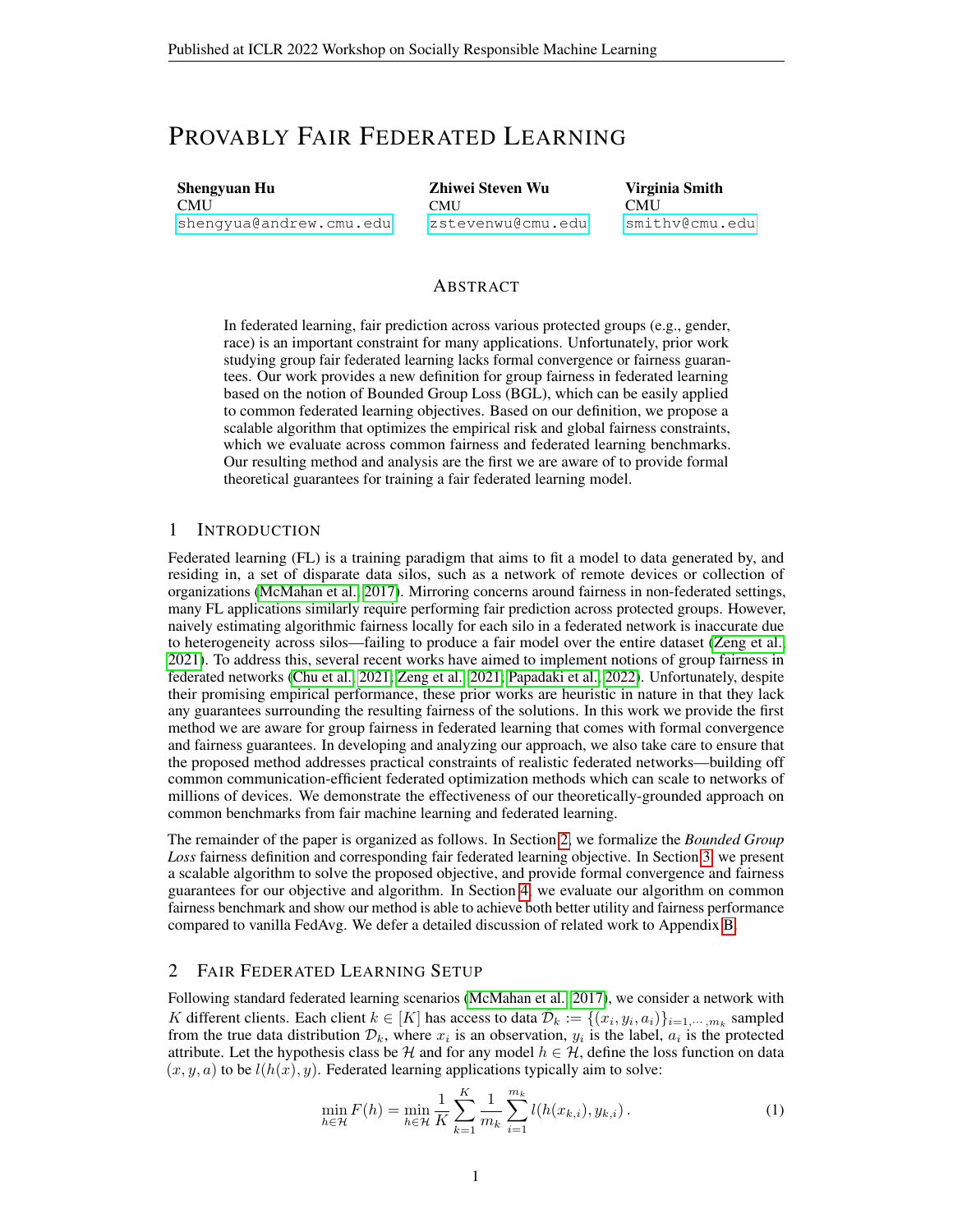For simplicity, we define  $f_k(h) = \frac{1}{m_k} \sum_{i=1}^{m_k} l(h(x_{k,i}), y_{k,i})$  as the local objective for client k. Further, we assume h is parameterized by a vector  $w \in \mathbb{R}^p$  where p is the number of parameters. We will use  $F(w)$  and  $f_k(w)$  to represent  $F(h)$  and  $f_k(h)$  in the remainder of the paper.

To learn a model that satisfies any fairness constraint, a standard approach would be solve:

<span id="page-1-2"></span>
$$
\min_{h \in \mathcal{H}} F(h) \quad \text{subject to } \mathbf{R}(h), \tag{2}
$$

where  $\mathbf{R}(h)$  represents a constraint set on h. Prior works [\(Zeng et al., 2021;](#page-5-0) [Chu et al., 2021\)](#page-4-1) studying group fairness in federated learning proposed choosing a bounded group-specific parity difference for R(h). In this work, we focus on a different fairness definition known as *Bounded Group Loss (BGL)* [\(Agarwal et al., 2019\)](#page-4-3) (defined below). We discuss the motivation of using BGL in Section [2.1](#page-1-1)

Definition 1. *A classifier* h *satisfies Bounded Group Loss(BGL) at level* ζ *under distribution* D *if for all*  $a \in A$ *, we have* 

$$
\mathbb{E}_{(x,y,a)\sim\mathcal{D}}\left[l(h(x),y)|A=a\right] \leq \zeta.
$$
\n(3)

In practice, we could define empirical bounded group loss constraint at level  $\zeta$  under the empirical distribution  $\widehat{\mathcal{D}} = \frac{1}{K} \sum_{k=1}^{K} \widehat{\mathcal{D}}_k$  to be

<span id="page-1-3"></span>
$$
\frac{1}{m_a} \sum_{k=1}^{K} \sum_{a_{k,i}=a} l(h(x_{k,i}), y_{k,i}) \le \zeta.
$$
 (4)

In the rest of the paper, we will refer problem [2](#page-1-2) as the constrained optimization problem with  $\mathbf{R}(h)$ replaced by Equation [4,](#page-1-3) which is the main problem we propose to solve.

#### <span id="page-1-1"></span>2.1 FAIRNESS-AWARE OBJECTIVE

A common method to solve the constrained optimization problem [\(2\)](#page-1-2) is to use Lagrangian multipliers. This converts the objective into the following saddle point optimization problem:

<span id="page-1-4"></span>
$$
\max_{\mathbf{\lambda} \in \mathbb{R}_+^{|A|}, \|\mathbf{\lambda}\|_1 \le B} \min_w G(w; \lambda) = F(w) + \lambda^T \mathbf{r}(w),
$$
\n(5)

where the *a*-th index of **r** is  $\frac{1}{m_a} \sum_{k=1}^{K} \sum_{a_{k,i}=a} l(h(x_{k,i}), y_{k,i}) - \zeta_a$ .

Why use BGL rather than another fairness constraint? Many prior works choose the gap between every two group's loss as the fairness constraint and optimize the Lagrangian. Under such settings, the objective becomes non-convex in terms of the model weight, making it likely that a solver will find a local minima that either does not satisfy the fairness constraint or achieves poor utility. Different from these approaches, BGL requires that for each group  $a \in A$ , the classifier h's loss evaluated on all data with protected attribute  $a$  is below a certain threshold. Therefore, given that the empirical risk is convex, adding the BGL constraint preserves convexity. As we will see, a major benefit of using BGL relative to other alternatives is that it can satisfy meaningful fairness constraints while preserving convexity, enabling both strong empirical performance and formal theoretical guarantees.

# <span id="page-1-0"></span>3 PROVABLY FAIR FEDERATED LEARNING VIA BOUNDED GROUP LOSS

In this section, we first provide a scalable solver for Equation [5](#page-1-4) in Algorithm [1.](#page-7-0) We then provide both a formal convergence and fairness guarantee for our approach.

#### 3.1 ALGORITHM

To find a saddle point for Objective [5,](#page-1-4) we follow the scheme from [Freund & Schapire](#page-4-4) [\(1997\)](#page-4-4) and summarize our solver for the fair FL with bounded group loss in Algorithm [1.](#page-7-0) Our algorithm is based off of FedAvg [\(McMahan et al., 2017\)](#page-4-0), a common scalable federated optimization method. Our method alternates between two steps: (1) given a fixed  $\lambda$ , find w that minimizes  $F(w) + \lambda^T \mathbf{r}$ ; (2) given a fixed w, find  $\lambda$  that maximizes  $\lambda^{T}$ r. In Algorithm [1,](#page-7-0) we provide an example in which the first step is achieved by using FedAvg to solve  $\min_w F(w) + \lambda^T r$  (line 4-10). Note that solving this objective does not require the FedAvg solver; any algorithm that learns a global model in federated learning could be used to find a certain w given  $\lambda$ . Following Algorithm 2 in [Agarwal et al.](#page-4-3) [\(2019\)](#page-4-3), we use exponentiated gradient descent to update  $\lambda$  after training a federated model for each round.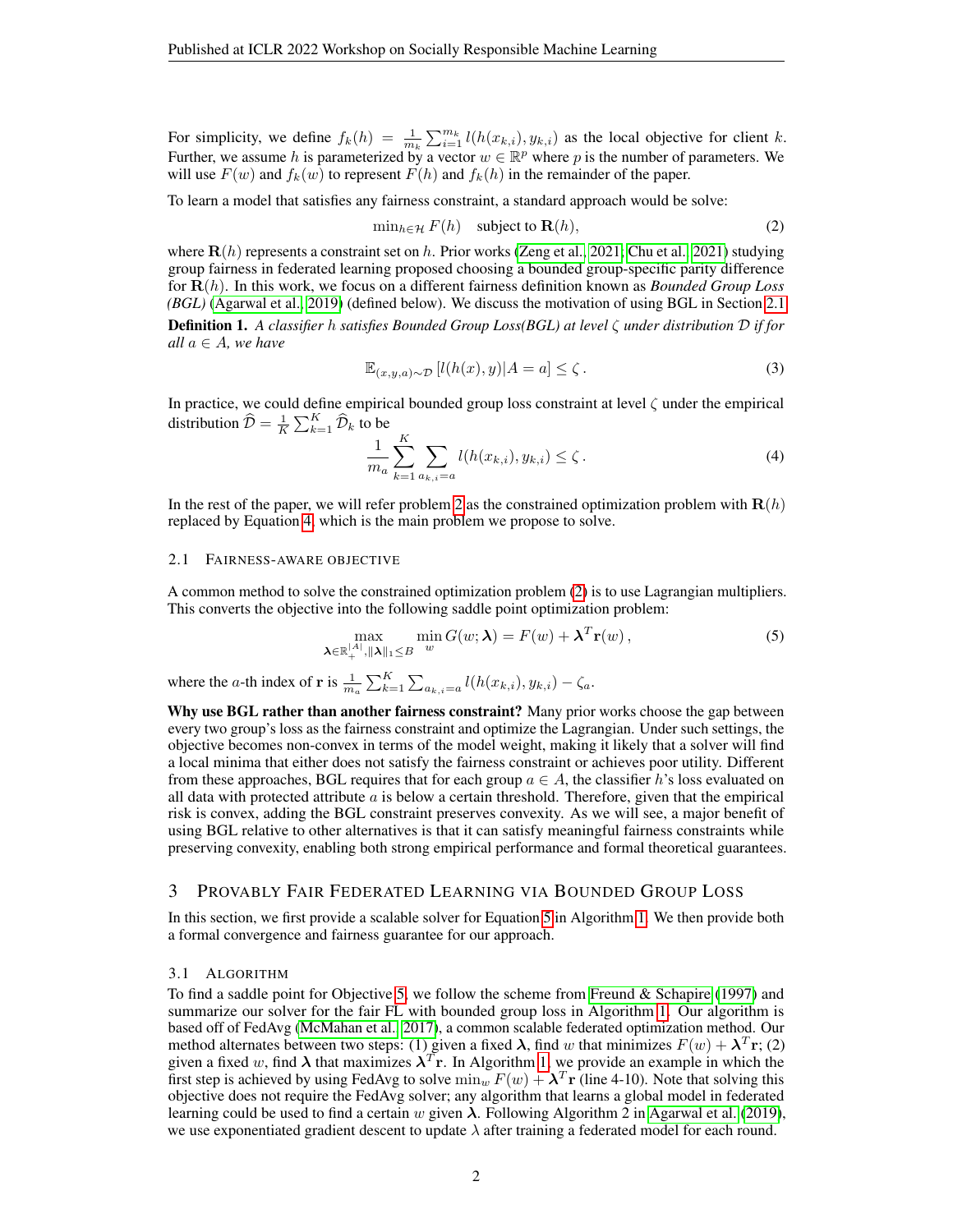Note that the ultimate goal to solve for Objective [5](#page-1-4) is to find a  $w$  such that it minimizes the empirical risk subject to  $r(w) \leq 0$ . Therefore, at the end of training, our algorithm checks whether the resulting model  $\bar{w}$  violates the fairness guarantee by at most some constant error  $\frac{M+2\nu}{B}$  where M is the upper bound for the empirical risk and  $\nu$  is the upper bound provided in Equation [7](#page-2-0) (line 16-20). We will show in the Lemma [6](#page-10-0) that this is always true when there exists a solution  $w^*$  for Problem [2.](#page-1-2) However, it is also worth noting that the Problem [2](#page-1-2) does not always have a solution  $w^*$ . For example when we set  $\zeta = 0$ , requiring  $\mathbf{r}(w) \leq 0$  is equivalent to requiring the empirical risk given any group  $a \in A$  is non positive, which is only feasible when the loss is 0 for every data in the dataset. In this case, our algorithm will simply output *null* if the fairness guarantee is violated by an error larger than  $\frac{M+2\nu}{B}$ .

#### 3.2 CONVERGENCE GUARANTEE

In this section we provide a formal convergence guarantee for Algorithm [1](#page-7-0) in solving the empirical risk objective  $G(\cdot;\cdot)$ . Note that G is linear in  $\lambda$ . Hence, given a fixed  $w_0$ , we can find a solution to the problem  $\max_{\lambda} G(w_0; \lambda)$ , denoted as  $\lambda^*$ , i.e.  $G(w_0; \lambda^*) \geq G(w_0; \lambda)$  for all  $\lambda$ . When G is convex in w, we can argue that given a fixed  $\lambda_0$ , there exists  $w^*$  that satisfies  $w^* = \arg \min_w G(w; \lambda_0)$ , i.e.  $G(w^*; \lambda_0) \leq \tilde{G}(w; \lambda_0)$  for all w. Therefore,  $(w^*, \lambda^*)$  is a saddle point of  $G(\cdot; \cdot)$ .

To show how the solution found by our algorithm compares to an actual saddle point of  $G$ , we introduce the notion of a  $\nu$ -approximate saddle point.

**Definition 2.**  $(\widehat{w}, \widehat{\lambda})$  *is a v-approximate saddle point of G if* 

$$
G(\widehat{w}, \widehat{\lambda}) \le G(w, \widehat{\lambda}) + \nu \quad \text{for all } w
$$
  

$$
G(\widehat{w}, \widehat{\lambda}) \ge G(\widehat{w}, \lambda) - \nu \quad \text{for all } \lambda
$$
 (6)

As an example,  $(w^*, \lambda^*)$  is a 0-approximate saddle point of G. Now we present our main theorem of convergence below.

<span id="page-2-1"></span>**Theorem 1.** Let Assumption 1-3 hold. Define  $\kappa = \frac{L}{\mu}$ ,  $\gamma = \max\{8\kappa, J\}$  and the learning rate  $\eta_Q = \frac{2}{(1+B)\mu(\gamma+t)}$ , and assume  $\|\mathbf{r}\|_{\infty} \leq \rho$ . Letting  $\bar{w} = \frac{1}{ET}\sum_{t=1}^{ET}w^t$ ,  $\bar{\boldsymbol{\lambda}} = \frac{1}{ET}\sum_{t=1}^{ET}\boldsymbol{\lambda}^t$ , we have

<span id="page-2-0"></span>
$$
\max_{\lambda} G(\bar{w}; \lambda) - \min_{w} G(w; \bar{\lambda}) \le \frac{1}{T} \sum_{t=1}^{T} \frac{\kappa}{\gamma + t - 1} C + \frac{B \log(|A| + 1)}{\eta_{\theta} ET} + \eta_{\theta} \rho^2 B \tag{7}
$$

*where* C *is a constant.*

We provide detailed descriptions of assumptions in the appendix. The upper bound in Equation [7](#page-2-0) consists of two parts: the error for the FedAvg process to obtain  $\bar{w}$  and the error for the Exponentiated Gradient Ascent process to obtain  $\lambda$ . Following Theorem [1,](#page-2-1) we also provide the following corollary expressing the solution of Algorithm [1](#page-7-0) as a  $\nu$ -approximate saddle point of  $G$ :

<span id="page-2-2"></span>**Corollary 2.** Let  $\eta_{\theta} = \frac{\nu}{2\rho^2 B}$  and  $T \ge \frac{1}{\nu(\gamma+1)-2\kappa C} \left( \frac{4\rho^2 B^2 \log(|A|+1)(\gamma+1)}{\nu E} + 2\kappa C(\gamma-1) \right)$ , then  $(\bar{w}, \bar{\boldsymbol{\lambda}})$  *is a v-approximate saddle point of* G.

We provide detailed proofs for both Theorem [1](#page-2-1) and Corollary [2](#page-2-2) in the appendix.

#### 3.3 FAIRNESS GUARANTEE

In the previous section, we demonstrated that our Algorithm [1](#page-7-0) converges to a  $\nu$ -approximate saddle point of the objective G. In this section, we further motivate why we care about finding a  $\nu$ approximate saddle point. Eventually, the model learned will be evaluated on test data and data from silo not seen during training. Define the true data distribution to be  $\mathcal{D} = \frac{1}{K} \sum_{k=1}^{K} \mathcal{D}_k$ . We would like to formalize how well our model is evaluated on the true distribution  $\hat{\mathcal{D}}$  as well as how well the fairness constraint is satisfied under D. The result is presented below in Theorem [3.](#page-2-3)

<span id="page-2-3"></span>Theorem 3. *Let Assumption 1-4 holds. Let* F *be the expected risk over the true distribution* D*,*  $(\bar{w}, \bar{\boldsymbol{\lambda}})$  *be a* v-approximate saddle point of G. Then with probability  $1 - \delta$ , either there doesn't exist *solution for Equation [2](#page-1-2) and Algorithm [1](#page-7-0) returns null or Algorithm [1](#page-7-0) returns* w¯ *satisfies*

<span id="page-2-4"></span>
$$
\mathcal{F}(\bar{w}) \le \mathcal{F}(w^*) + 2\nu + 4\Re_m(\mathcal{H}) + \frac{2M}{K}\sqrt{\sum_{k=1}^K \frac{1}{2m_k} \log(1/\delta)},
$$
  
\n
$$
\mathfrak{r}_a(\bar{w}) \le \frac{M+2\nu}{B} + 2\Re_a(\mathcal{H}) + \frac{M}{m_a}\sqrt{\frac{K}{2} \log(1/\delta)}.
$$
\n(8)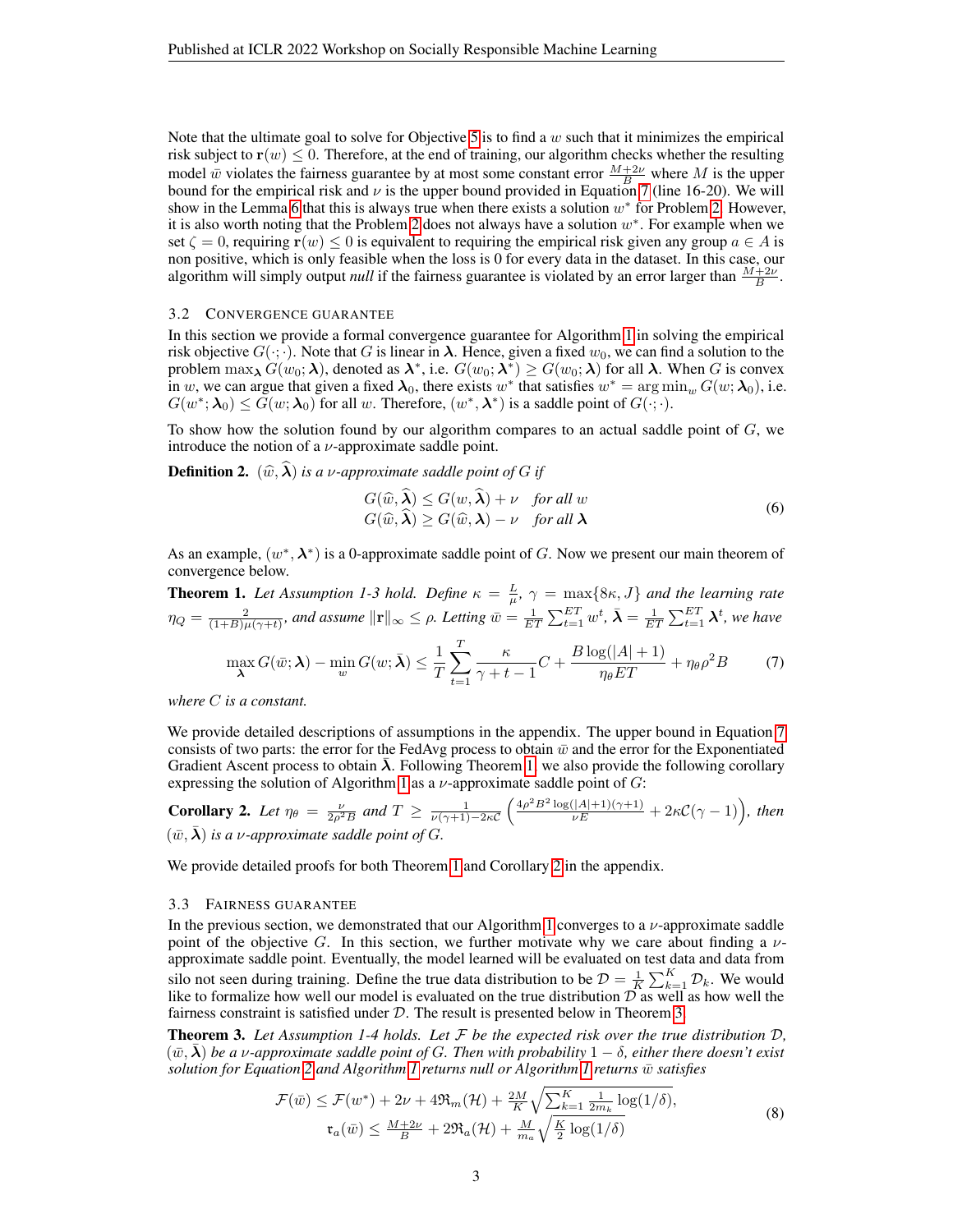

Figure 1: Comparison between FedAvg and our FL via BGL in terms of test accuracy and max group loss on ACS Employment (Left) and CelebA (Right). For each dataset, we select three models for our method to show the relation between test accuracy and fairness (max group loss).

*where*  $w^*$  *is a solution for Equation* [2,](#page-1-2)  $\mathfrak{r}_a = \mathbb{E}_{(x,y,a)\sim \mathcal{D}}[l(h(x), y)|A = a] - \zeta_a$ .

Note that the fairness constraint for group  $\alpha$  under true distribution in Equation [8](#page-2-4) is upper bounded by  $\mathcal{O}\left(\frac{\sqrt{K}}{m_a}\right)$ . For any group  $a_0$  with sufficient data, i.e.  $m_{a_0}$  is large, the BGL constraint with respect to group  $a_0$  under  $D$  has stronger formal fairness guarantee compared to any group with less data. We could also see that as the number of silo increases, the upper bound becomes weaker. We provide details and proof for Theorem [3](#page-2-3) in the appendix.

# <span id="page-3-0"></span>4 EXPERIMENTS

In this section, we evaluate our Algorithm [1](#page-7-0) on US-wide ACS PUMS data, a recent group fairness benchmark dataset and CelebA [\(Caldas et al., 2018\)](#page-4-5), a common federated learning dataset. We compare our method with training a vanilla FedAvg model in terms of both fairness and utility (Section [4.1\)](#page-3-1). We further show the empirical difference between training with our global BGL constraint vs. local BGL constraints in Appendix [F.](#page-11-0)

Setup. For all experiments, we evaluate the accuracy and the empirical loss for each group on test data that belongs to all the silos of our fair federated learning solver. We consider the ACS Employment task [\(Ding et al., 2021\)](#page-4-6) with race as a protected attribute and CelebA [\(Caldas et al., 2018\)](#page-4-5) with gender as a protected attribute. A detailed description of datasets and models can be found in the appendix.

#### <span id="page-3-1"></span>4.1 FAIRNESS-UTILITY RELATIONSHIP OF ALGORITHM [1](#page-7-0)

We first explore how test accuracy differs as a function maximum group loss using our Algorithm [1.](#page-7-0) To be consistent with our method and theoretical analysis, we exclude the protected attribute  $a_i$  for each data as a feature for learning the predictor. For each dataset, given a fixed number of training iterations E and T, we finetune B and  $\zeta$  and evaluate both test accuracy and test loss on each group. Given a certain test accuracy, we select the hyperparameter pair  $(B, \zeta)$  that yields the lowest maximum group loss. We show the relation between test accuracy vs. max group loss in Figure [2](#page-11-1) (Left). On both datasets, our method not only yields a model with significantly smaller maximum group loss than vanilla FedAvg, but also achieves higher test accuracy than the baseline FedAvg which is unaware of group fairness. Therefore, our method yields a model where utility can coexist with fairness constraints relying on Bounded Group Loss.

# 5 CONCLUSION AND FUTURE WORK

In this work, we propose a fair learning objective for federated settings via Bounded Group Loss. We then propose a scalable algorithm to find an approximate saddle point for the objective. Theoretically, we provide convergence and fairness guarantees for our method. Empirically, we show that on ACS Employment and CelebA tasks, our method satisfies high accuracy and strong fairness simultaneously. We are interested in further empirically evaluating our approach in future work, as well as characterizing the difference between using local BGL and global BGL from a theoretical perspective. As our method focuses on optimizing a different fairness constraint (BGL) compared to prior works, we would also like to explore connections between BGL and other fairness notions and expand our framework to cover additional fairness settings.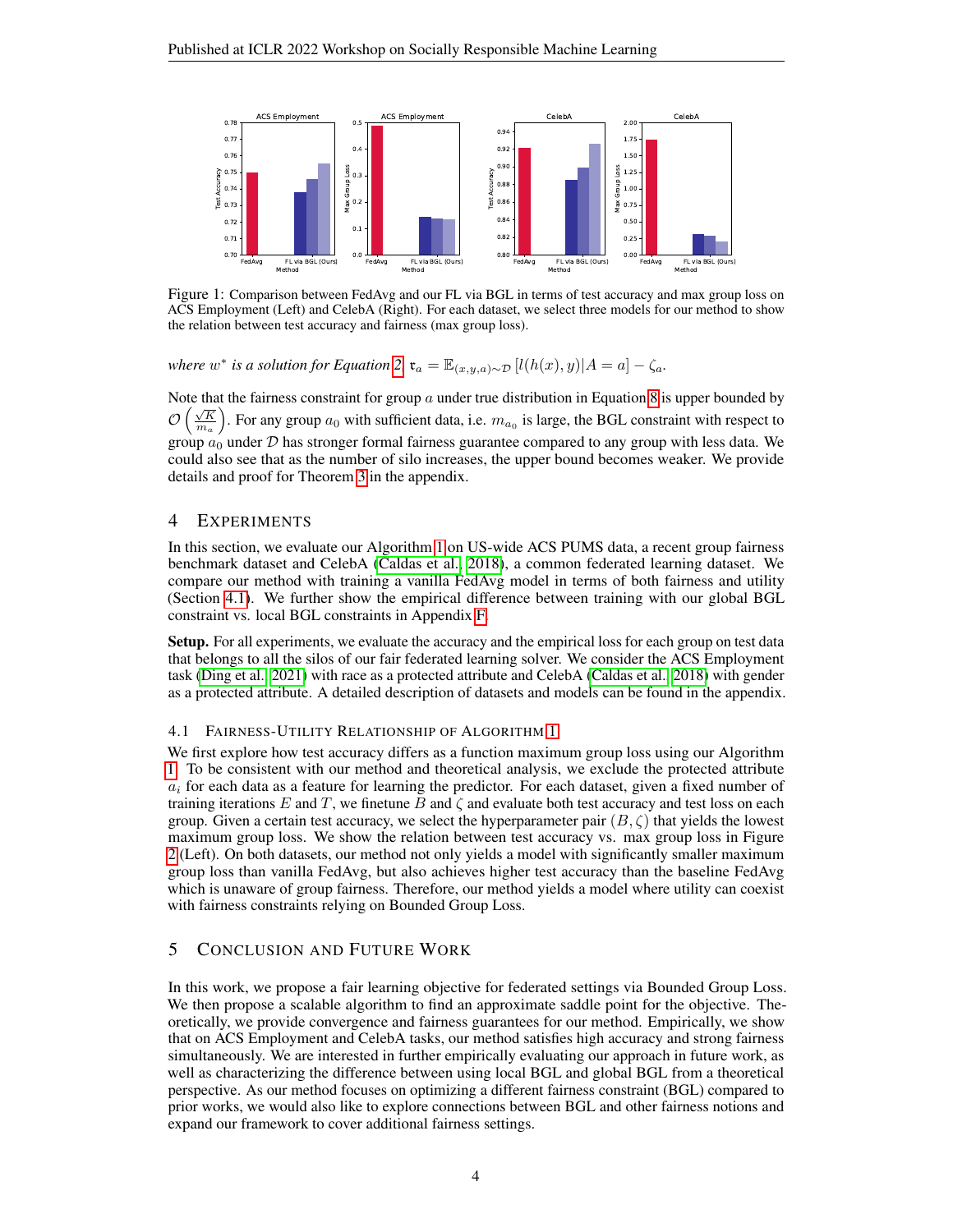#### **REFERENCES**

- <span id="page-4-13"></span>Alekh Agarwal, Alina Beygelzimer, Miroslav Dudík, John Langford, and Hanna Wallach. A reductions approach to fair classification. In *International Conference on Machine Learning*. PMLR, 2018.
- <span id="page-4-3"></span>Alekh Agarwal, Miroslav Dudík, and Zhiwei Steven Wu. Fair regression: Quantitative definitions and reductionbased algorithms. In *International Conference on Machine Learning*. PMLR, 2019.
- <span id="page-4-5"></span>Sebastian Caldas, Peter Wu, Tian Li, Jakub Konečnỳ, H Brendan McMahan, Virginia Smith, and Ameet Talwalkar. Leaf: A benchmark for federated settings, <https://leaf.cmu.edu/>. *arXiv preprint arXiv:1812.01097*, 2018.
- <span id="page-4-9"></span>Flavio Calmon, Dennis Wei, Bhanukiran Vinzamuri, Karthikeyan Natesan Ramamurthy, and Kush R Varshney. Optimized pre-processing for discrimination prevention. *Advances in neural information processing systems*, 2017.
- <span id="page-4-1"></span>Lingyang Chu, Lanjun Wang, Yanjie Dong, Jian Pei, Zirui Zhou, and Yong Zhang. Fedfair: Training fair models in cross-silo federated learning. *arXiv preprint arXiv:2109.05662*, 2021.
- <span id="page-4-6"></span>Frances Ding, Moritz Hardt, John Miller, and Ludwig Schmidt. Retiring adult: New datasets for fair machine learning. *Advances in Neural Information Processing Systems*, 2021.
- <span id="page-4-18"></span>Kate Donahue and Jon Kleinberg. Models of fairness in federated learning. *arXiv preprint arXiv:2112.00818*, 2021.
- <span id="page-4-11"></span>Cynthia Dwork, Nicole Immorlica, Adam Tauman Kalai, and Max Leiserson. Decoupled classifiers for group-fair and efficient machine learning. In *Conference on fairness, accountability and transparency*. PMLR, 2018.
- <span id="page-4-8"></span>Michael Feldman, Sorelle A Friedler, John Moeller, Carlos Scheidegger, and Suresh Venkatasubramanian. Certifying and removing disparate impact. In *proceedings of the 21th ACM SIGKDD international conference on knowledge discovery and data mining*, 2015.
- <span id="page-4-4"></span>Yoav Freund and Robert E Schapire. A decision-theoretic generalization of on-line learning and an application to boosting. *Journal of Computer and System Sciences*, 55(1):119–139, 1997.
- <span id="page-4-10"></span>Moritz Hardt, Eric Price, and Nati Srebro. Equality of opportunity in supervised learning. *Advances in neural information processing systems*, 2016.
- <span id="page-4-15"></span>Tatsunori Hashimoto, Megha Srivastava, Hongseok Namkoong, and Percy Liang. Fairness without demographics in repeated loss minimization. In *International Conference on Machine Learning*. PMLR, 2018.
- <span id="page-4-17"></span>Tian Li, Maziar Sanjabi, Ahmad Beirami, and Virginia Smith. Fair resource allocation in federated learning. *arXiv preprint arXiv:1905.10497*, 2019a.
- <span id="page-4-19"></span>Xiang Li, Kaixuan Huang, Wenhao Yang, Shusen Wang, and Zhihua Zhang. On the convergence of fedavg on non-iid data. *arXiv preprint arXiv:1907.02189*, 2019b.
- <span id="page-4-7"></span>Ziwei Liu, Ping Luo, Xiaogang Wang, and Xiaoou Tang. Deep learning face attributes in the wild. In *Proceedings of the IEEE international conference on computer vision*, pp. 3730–3738, 2015.
- <span id="page-4-0"></span>Brendan McMahan, Eider Moore, Daniel Ramage, Seth Hampson, and Blaise Aguera y Arcas. Communicationefficient learning of deep networks from decentralized data. In *Artificial Intelligence and Statistics*, pp. 1273–1282. PMLR, 2017.
- <span id="page-4-12"></span>Aditya Krishna Menon and Robert C Williamson. The cost of fairness in binary classification. In *Conference on Fairness, Accountability and Transparency*. PMLR, 2018.
- <span id="page-4-16"></span>Mehryar Mohri, Gary Sivek, and Ananda Theertha Suresh. Agnostic federated learning. In *International Conference on Machine Learning*. PMLR, 2019.
- <span id="page-4-2"></span>Afroditi Papadaki, Natalia Martinez, Martin Bertran, Guillermo Sapiro, and Miguel Rodrigues. Minimax demographic group fairness in federated learning. *arXiv preprint arXiv:2201.08304*, 2022.
- <span id="page-4-20"></span>Shai Shalev-Shwartz et al. Online learning and online convex optimization. *Foundations and trends in Machine Learning*, 4(2):107–194, 2011.
- <span id="page-4-14"></span>Blake Woodworth, Suriya Gunasekar, Mesrob I Ohannessian, and Nathan Srebro. Learning non-discriminatory predictors. In *Conference on Learning Theory*. PMLR, 2017.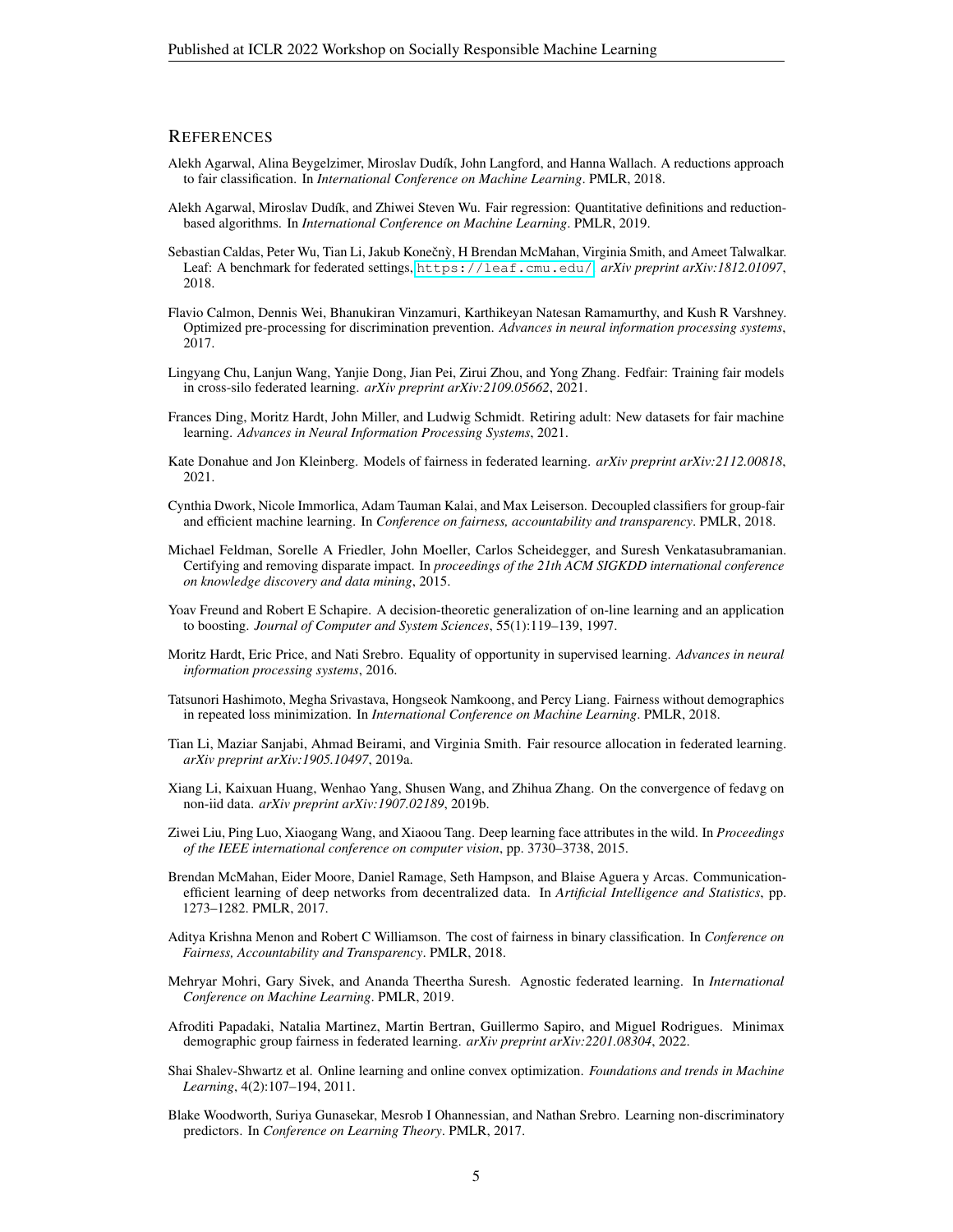- <span id="page-5-2"></span>Muhammad Bilal Zafar, Isabel Valera, Manuel Gomez Rodriguez, and Krishna P Gummadi. Fairness beyond disparate treatment & disparate impact: Learning classification without disparate mistreatment. In *Proceedings of the 26th international conference on world wide web*, 2017a.
- <span id="page-5-3"></span>Muhammad Bilal Zafar, Isabel Valera, Manuel Gomez Rogriguez, and Krishna P Gummadi. Fairness constraints: Mechanisms for fair classification. In *Artificial Intelligence and Statistics*. PMLR, 2017b.
- <span id="page-5-1"></span>Rich Zemel, Yu Wu, Kevin Swersky, Toni Pitassi, and Cynthia Dwork. Learning fair representations. In *International conference on machine learning*. PMLR, 2013.
- <span id="page-5-0"></span>Yuchen Zeng, Hongxu Chen, and Kangwook Lee. Improving fairness via federated learning. *arXiv preprint arXiv:2110.15545*, 2021.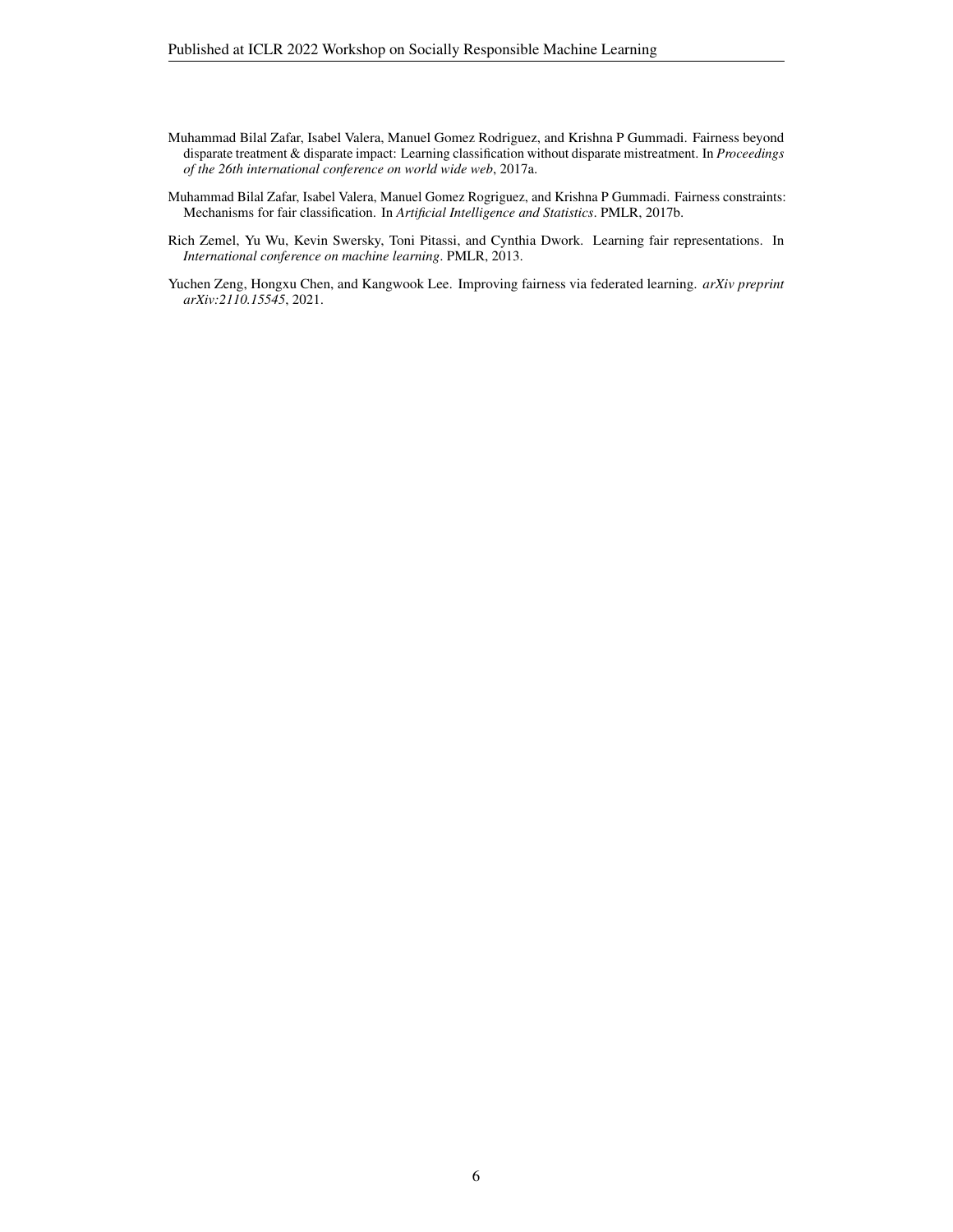Table 1

<span id="page-6-1"></span>

| <b>Dataset</b>                                    | Number of Silos | Model                    | <b>Protected Attribute</b> Partition Type |                             | Task Type             |
|---------------------------------------------------|-----------------|--------------------------|-------------------------------------------|-----------------------------|-----------------------|
| ACS Employment (Ding et al., 2021)                |                 | Logistic Regression Race |                                           | Natural partition by States | Binary classification |
| CelebA (Liu et al., 2015; Caldas et al., 2018) 50 |                 | 4-layer CNN              | Gender                                    | Manual partition            | Binary classification |

### A DATASETS AND MODELS

We summarize the details of the datasets and models we used in our empirical study in Table [1.](#page-6-1) Our experiments include both convex (Logistic Regression) and non-convex (CNN) loss objectives on both fairness (ACS Employment) and federated learning (CelebA) benchmarks.

# <span id="page-6-0"></span>B BACKGROUND AND RELATED WORK

Algorithmic Fairness in Machine Learning. Algorithmic fairness in machine learning literature often refers to protection of a protected attribute during the process of learning a model. Three common family of approaches to obtain fairness are pre-processing methods that modify the input data (e.g., [Zemel et al., 2013;](#page-5-1) [Feldman et al., 2015;](#page-4-8) [Calmon et al., 2017\)](#page-4-9); post-processing methods that revise the prediction score (e.g., [Hardt et al., 2016;](#page-4-10) [Dwork et al., 2018;](#page-4-11) [Menon & Williamson,](#page-4-12) [2018\)](#page-4-12); and training methods that optimize an objective with some fairness constraints (e.g., [Agarwal](#page-4-13) [et al., 2018;](#page-4-13) [2019;](#page-4-3) [Zafar et al., 2017a](#page-5-2)[;b;](#page-5-3) [Woodworth et al., 2017\)](#page-4-14). All of these methods are based on using a centralized dataset to train and evaluate a model. In our setting where data is privately distributed across different data silos, directly applying these methods is not applicable in order to achieve global fairness across all silos.

Fair Federated Learning. In federated learning, fairness could refer to multiple definitions. One commonly used notion is representation parity [\(Hashimoto et al., 2018\)](#page-4-15) whose application in FL requires the model's performance across all devices to have small variance. There are a line of recent works that study this notion of fairness in the context of federated learning [\(Mohri et al., 2019;](#page-4-16) [Li](#page-4-17) [et al., 2019a;](#page-4-17) [Donahue & Kleinberg, 2021\)](#page-4-18). In this work we aims at achieving algorithmic fairness in federated learning, where every data belongs to a specific protected group. The purpose of learning is to find a model that doesn't introduce bias towards any group. In the rest of the work we use the word *fair(ness)* to represent the notion of *group fair(ness)*. Recent works have proposed various objectives for learning an algorithmic fair model under the federated setting. [Zeng et al.](#page-5-0) [\(2021\)](#page-5-0) proposed a bi-level optimization objective that minimizes the difference between each group's loss while finding an optimal global model. [Chu et al.](#page-4-1) [\(2021\)](#page-4-1) proposed a similar constrained optimization problem by finding the best model subject to an upper bound on the group loss difference. Different from either approach, our method focuses on fairness a constraint based on upperbounding the loss of each group rather than the loss difference between any two groups. Unlike prior work, our work provides formal convergence and fairness guarantees with respect to our algorithm.

# C DETAILED DESCRIPTION OF ALGORITHM 1

We formally introduce our proposed algorithm below.

# D PROOF OF THEOREM [1](#page-2-1)

We first introduce a few assumptions needed for Theorem [1.](#page-2-1)

Assumption 1. Let  $f_k$  be  $\mu$ −*strongly convex and* L−*smooth for all*  $k = 1, \dots, K$ .

**Assumption 2.** Assume the stochastic gradient of  $f_k$  has bounded variance:  $\mathbb{E}[\|\nabla f_i(w_t^k; \xi_t^k) - \xi_t\|]$  $\nabla f_k(w_t^{\overline{k}})$ ||<sup>2</sup>]  $\leq \sigma_k^2$  for all  $k = 1, \cdots, K$ .

**Assumption 3.** Assume the stochastic gradient of  $f_k$  is uniformly bounded:  $\mathbb{E}[\|\nabla f_k(w_t^k; \xi_t^k)\|^2] \leq$  $G^2$  for all  $k = 1, \cdots, K$ .

Assumption 4. *Let* F *and* F *be upper bounded by constant* M*.*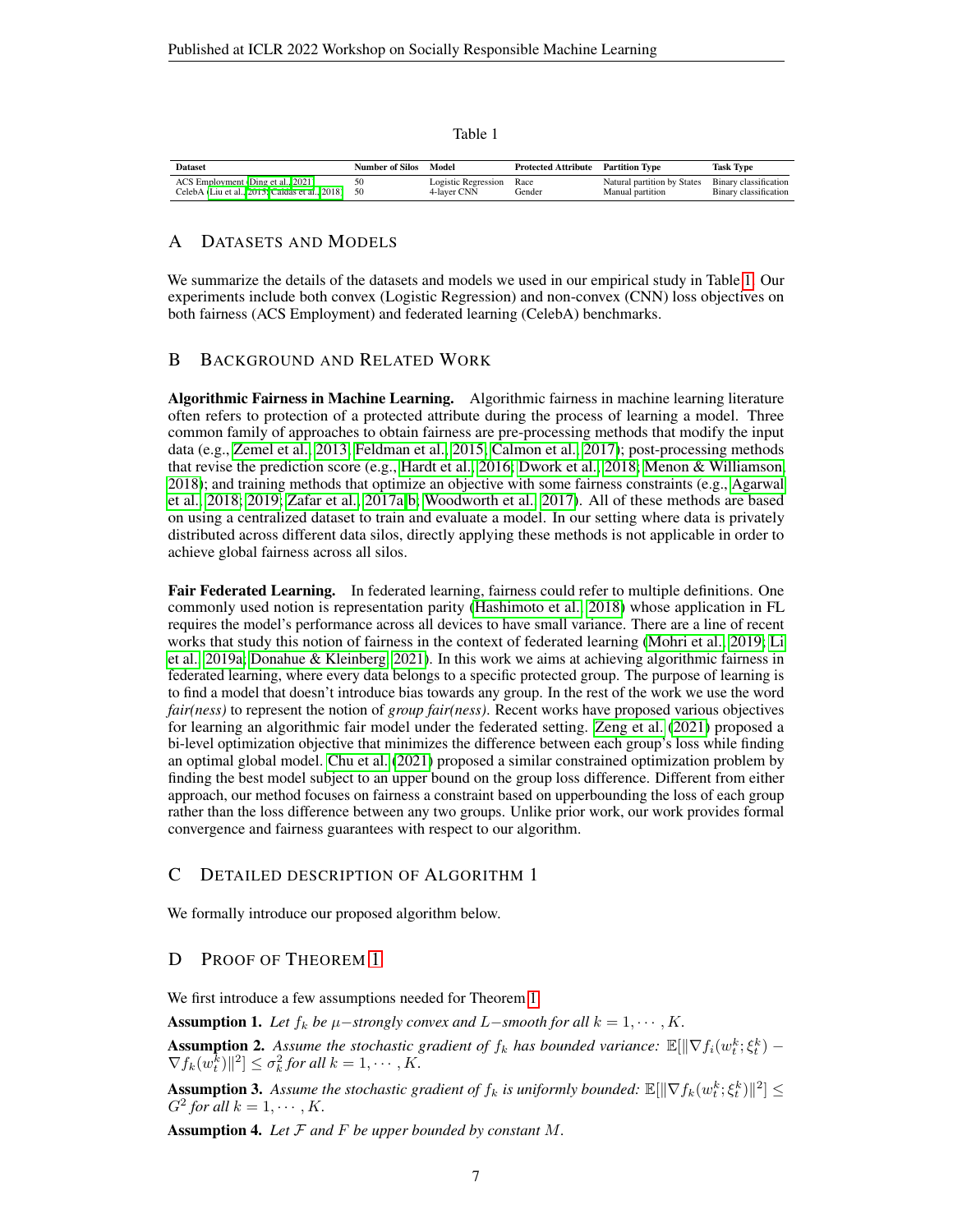<span id="page-7-0"></span>Algorithm 1 FedAvg with BGL

1: **Input:**  $T, \theta^0 = 0, \eta_w, \eta_{\theta}, w_0, \bar{w} = 0, M, \nu, B$ 2: for  $i = 1, \dots, E$  do 3: Set  $\lambda_a = B \frac{\exp(\theta_a^i)}{1 + \sum_{i=1}^n \cdots}$  $1 + \sum_{a'} \exp(\theta_{a'}^i)$ 4: for  $t = 0, \cdots, T-1$  do 5: Server broadcasts  $w<sup>t</sup>$  to all the clients. 6: **for** all k in parallel **do** 7: Each task updates its weight  $w_k$  for some  $J$  iterations  $w_k^{t+1} = w^t - \eta_w \left( \nabla_{w^t} \left( f_k(w^t) + \boldsymbol{\lambda}^T \mathbf{r} \right) \right)$ 8: Each client sends  $g_k^{t+1} = w_k^{t+1} - w_k^t$  and  $\theta_{a,k}^t$  back to the server. 9: end for 10: Server aggregates the weight  $w^{t+1} = w^t + \frac{1}{L}$ K  $\sum_{k=1}^{K}$  $k=1$  $g_k^{t+1}$ 11: Update  $\bar{w} = \sum_{t=1}^{T} w^t$  and set  $w^0 = w^T$ 12: end for 13: Server updates  $\theta^{(i+1)} = \theta^i + \eta_\theta \mathbf{r}$ 14: end for 15: Server updates  $\bar{w} \leftarrow \frac{1}{ET} \bar{w}$ 16: if  $\max_a \mathbf{r}_a \leq \frac{M+2\nu}{B}$  then 17: **return**  $\bar{w}$ 18: else 19: return null 20: end if

**Lemma 1** [\(Li et al.](#page-4-19) [\(2019b\)](#page-4-19)). Let  $\Gamma = F^* - \sum_i p_i F_i^*$ ,  $\kappa = \frac{L}{\mu}$ ,  $\gamma = \max\{8\kappa, J\}$  and the learning *rate*  $\eta_t = \frac{2}{\mu(\gamma+t)}$ . *Then FedAvg with full device participation satisfies* 

$$
\frac{1}{T} \sum_{t=1}^{T} F(w^t) - F^* \le \frac{1}{T} \sum_{t=1}^{T} \frac{\kappa}{\gamma + t - 1} \left( \frac{2C}{\mu} + \frac{\mu \gamma}{2} \mathbb{E}[\|w^1 - w^*\|^2] \right)
$$

*where*

$$
C = \sum_{i=1}^{N} p_i^2 \sigma_i^2 + 6L\Gamma + 8(J-1)^2 G^2
$$

*Proof for Theorem [1.](#page-2-1)* Let  $m_{a,k}$  be the number of data with protected attribute a for client k. By Assumption 1, we have  $G_i$  be  $(1 + \sum_a \lambda_a \frac{m_{a,k}}{m_a})$  $\frac{m_{a,k}}{m_a}$ ) $\mu$ -strongly convex and  $(1 + \sum_a \lambda_a \frac{m_{a,k}}{m_a})$  $\frac{m_{a,k}}{m_a}$ ) L-smooth. Since  $||\lambda||_1 \leq B$ , we have  $G_i$  be  $(1 + B)\mu$ -strongly convex and  $(1 + B)L$ -smooth. We first present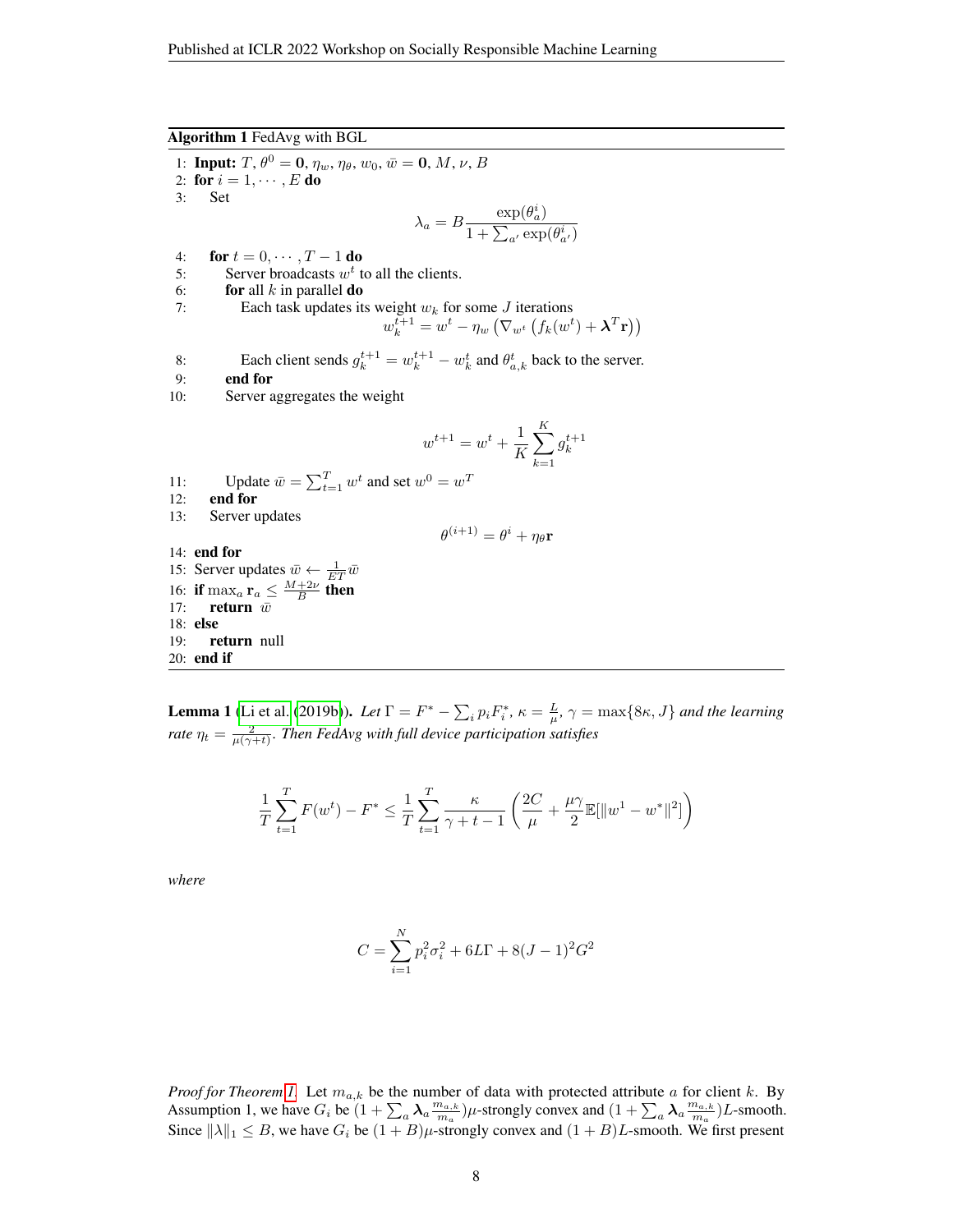the regret bound for  $w^t$ 

$$
\frac{1}{ET} \sum_{t=1}^{ET} G(w^t; \lambda^t) - \min_{w} \frac{1}{ET} \sum_{t=1}^{ET} G(w; \lambda^t) = \frac{1}{ET} \left( \sum_{t=1}^{ET} G(w^t; \lambda^t) - \min_{w} \sum_{t=1}^{ET} G(w; \lambda^t) \right) \tag{9}
$$
\n
$$
= \frac{1}{ET} \left( \sum_{i=0}^{E-1} \sum_{t=1}^{T} G(w^{iT+t}; \lambda^i) - \min_{w} \sum_{t=1}^{ET} G(w; \lambda^t) \right) \tag{10}
$$
\n
$$
\leq \frac{1}{ET} \left( \sum_{i=0}^{E-1} \left( \sum_{t=1}^{T} G(w^{iT+t}; \lambda^i) - \min_{w} \sum_{t=1}^{T} G(w; \lambda^i) \right) \right) \tag{11}
$$
\n
$$
= \frac{1}{E} \sum_{i=0}^{E-1} \left( \frac{1}{T} \sum_{t=1}^{T} G(w^t; \lambda^i) - G^*(\lambda^i) \right) \tag{12}
$$
\n
$$
\leq \frac{1}{ET} \sum_{i=0}^{E-1} \sum_{t=1}^{T} \frac{\kappa}{\gamma + t - 1} \left( \frac{2C_i}{\mu} + \frac{\mu \gamma}{2} \mathbb{E}[\|w^{1,i} - w^{*,i}\|^2] \right) \tag{13}
$$
\n
$$
\leq \frac{1}{T} \sum_{t=1}^{T} \frac{\kappa}{\gamma + t - 1} \left( \frac{2 \max_i C_i}{\mu} + \frac{\mu \gamma}{2} \max_i \mathbb{E}[\|w^{1,i} - w^{*,i}\|^2] \right) \tag{14}
$$

Now we present the regret bound for  $\lambda^t \in \mathbb{R}^{|A|}_+$ . For any  $\lambda^t$ , let's define  $\widetilde{\lambda}^t \in \mathbb{R}^{|A|+1}_+$  such that  $\widetilde{\lambda}^t$ satisfies  $\|\tilde{\lambda}^t\|_1 = B$  and the first  $|A|$  entries of  $\tilde{\lambda}^t$  is the same as  $\lambda^t$ . Let  $\tilde{r}^t \in \mathbb{R}^{|A|+1}$  such that the first  $|A|$  entries of  $\tilde{r}^t$  is the same as  $r^t$  and the last entry of  $\tilde{r}$ first |A| entries of  $\tilde{\mathbf{r}}^t$  is the same as  $\mathbf{r}^t$  and the last entry of  $\tilde{\mathbf{r}}^t$  is 0. Therefore, we have

$$
\lambda^T \mathbf{r}^t = \widetilde{\lambda}^T \widetilde{\mathbf{r}}^t \tag{15}
$$

for all  $\lambda$ .

By [Shalev-Shwartz et al.](#page-4-20) [\(2011\)](#page-4-20), for any  $\widetilde{\lambda}$ , we have

$$
\sum_{t=1}^{ET} \tilde{\lambda}^T \tilde{\mathbf{r}}^t \le \sum_{t=1}^{ET} (\tilde{\lambda}^t)^T \tilde{\mathbf{r}}^t + \frac{B \log(|A|+1)}{\eta_{\theta}} + \eta_{\theta} \rho^2 BET \tag{16}
$$

$$
= \sum_{t=1}^{ET} (\lambda^t)^T \mathbf{r}^t + \frac{B \log(|A|+1)}{\eta_{\theta}} + \eta_{\theta} \rho^2 BET \tag{17}
$$

Therefore, we have

$$
\min_{\lambda} \frac{1}{ET} \sum_{t=1}^{ET} G(w^t; \lambda) - \frac{1}{ET} \sum_{t=1}^{ET} G(w^t; \lambda^t) = \min_{\lambda} \frac{1}{ET} \sum_{t=1}^{ET} \lambda^T \mathbf{r}^t - \frac{1}{ET} \sum_{t=1}^{ET} (\lambda^t)^T \mathbf{r}^t
$$
(18)

$$
\leq \frac{B\log(|A|+1)}{\eta_{\theta}ET} + \eta_{\theta}\rho^2 B\tag{19}
$$

Hence, we conclude that

$$
\min_{\lambda} \frac{1}{ET} \sum_{t=1}^{ET} G(w^t; \lambda) - \min_{w} \frac{1}{ET} \sum_{t=1}^{ET} G(w; \lambda^t) \leq \frac{1}{T} \sum_{t=1}^{T} \frac{\kappa}{\gamma + t - 1} \left( \frac{2 \max_{i} C_i}{(1 + B)\mu} + \frac{(1 + B)\mu \gamma}{2} \max_{i} \mathbb{E}[\|w^{1,i} - w^{*,i}\|^2] \right)
$$
\n
$$
+ \frac{B \log(|A| + 1)}{\eta_{\theta} ET} + \eta_{\theta} \rho^2 B
$$
\n(21)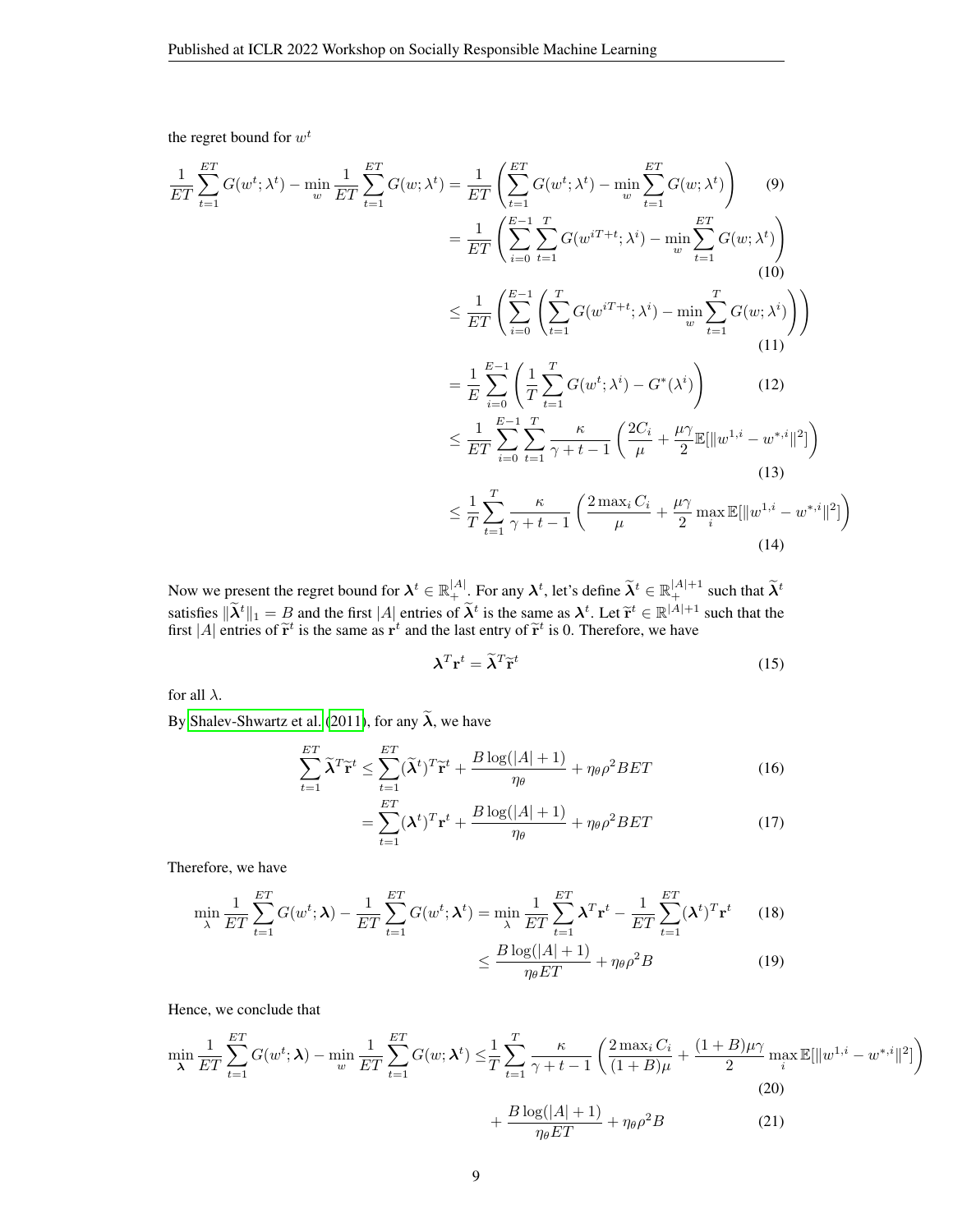By Jensen's Inequality,  $G(\frac{1}{ET}\sum_{t=1}^{ET}w^t;\lambda) \leq \frac{1}{ET}\sum_{t=1}^{ET}G(w^t;\lambda)$ . Therefore, we have

$$
\min_{\lambda} G(\bar{w}; \lambda) - \min_{w} G(w; \bar{\lambda}) \leq \frac{1}{T} \sum_{t=1}^{T} \frac{\kappa}{\gamma + t - 1} \left( \frac{2 \max_{i} C_{i}}{(1 + B)\mu} + \frac{(1 + B)\mu\gamma}{2} \max_{i} \mathbb{E}[\|w^{1,i} - w^{*,i}\|^{2}]\right)
$$
\n(22)

$$
+\frac{B\log(|A|+1)}{\eta_{\theta}ET}+\eta_{\theta}\rho^2B\tag{23}
$$

Let  $C_1 = \max_i C_i$  and  $C_2 = \max_i \mathbb{E}[\|w^{1,i} - w^{*,i}\|^2]$ , we get Theorem [1.](#page-2-1)

*Proof for corollary 1.* Note that  $\log(t+1) \le \sum_{n=1}^{t} \frac{1}{n} \le \log(t) + 1$  Let

$$
\mathcal{C} = \frac{2 \max_i C_i}{(1+B)\mu} + \frac{(1+B)\mu\gamma}{2} \max_i \mathbb{E}[\|w^{1,i} - w^{*,i}\|^2]
$$
(24)

we have

$$
\min_{\lambda} G(\bar{w}; \lambda) - \min_{w} G(w; \bar{\lambda}) \le \frac{\kappa C}{T} \left( \log(\gamma + T - 1) + 1 - \log(\gamma + 1) \right) + \frac{B \log(|A| + 1)}{\eta_{\theta} ET} + \eta_{\theta} \rho^2 B
$$
\n(25)

Denote the right hand side as 
$$
\nu_T
$$
. Pick  $\eta_\theta = \frac{\nu}{2\rho^2 B}$  and  $T \ge \frac{1}{\nu(\gamma+1)-2\kappa C} \left( \frac{4\rho^2 B^2 \log(|A|+1)(\gamma+1)}{\nu E} + 2\kappa C(\gamma-1) \right)$ .

$$
\nu_T \le \frac{\kappa C}{T} \frac{\gamma + T - 1}{\gamma + 1} + \frac{2\rho^2 B^2 \log(|A| + 1)}{\nu ET} + \frac{\nu}{2}
$$
\n(26)

$$
=\frac{1}{T}\frac{\kappa\mathcal{C}(\gamma-1)\nu E+2\rho^2 B^2\log(|A|+1)(\gamma+1)}{\nu E(\gamma+1)}+\frac{\kappa\mathcal{C}}{\gamma+1}+\frac{\nu}{2}
$$
\n(27)

$$
\leq \frac{\nu E(\nu(\gamma+1)-2\kappa \mathcal{C})}{4\rho^2 B^2 \log(|A|+1)(\gamma+1)+2\kappa \mathcal{C}(\gamma-1)\nu E} \frac{\kappa \mathcal{C}(\gamma-1)\nu E+2\rho^2 B^2 \log(|A|+1)(\gamma+1)}{\nu E(\gamma+1)}+\frac{\kappa \mathcal{C}}{\gamma+1}+\frac{\nu}{2}
$$
\n(28)

$$
=\frac{\nu E(\nu(\gamma+1)-2\kappa C)}{2\nu E(\gamma+1)}+\frac{\kappa C}{\gamma+1}+\frac{\nu}{2}
$$
\n(29)

$$
=\frac{\nu}{2} + \frac{\nu}{2}
$$
\n
$$
=\nu
$$
\n(30)\n(31)

$$
f_{\rm{max}}
$$

 $\Box$ 

 $\Box$ 

# E PROOF FOR THEOREM [3](#page-2-3)

<span id="page-9-0"></span>We first introduce a few lemmas necessary for proof for Theorem [3.](#page-2-3) Lemma 2. *Let*

$$
\mathfrak{R}_{m}(\mathcal{H}) = \mathbb{E}_{S_k \sim \mathcal{D}_k^{m_k}, \sigma} \left[ \sup_{h \in \mathcal{H}} \frac{1}{K} \sum_{k=1}^K \frac{1}{m_k} \sum_{i=1}^{m_k} \sigma_{k,i} l\left(h(x_{k,i}), y_{k,i}\right) \right]
$$

*then for any*  $h \in H$ *, with probability*  $1 - \delta$ *, we have* 

$$
|\mathcal{F}(h) - F(h)| \le 2\Re_m(\mathcal{H}) + \frac{M}{K} \sqrt{\sum_{k=1}^K \frac{1}{2m_k} \log(1/\delta)}
$$
(32)

*Proof for lemma [2.](#page-9-0)* Lemma [2](#page-9-0) directly follows proof for Theorem 2 in [Mohri et al.](#page-4-16) [\(2019\)](#page-4-16) with  $\lambda_k = \frac{1}{K}.$ 

 $\Box$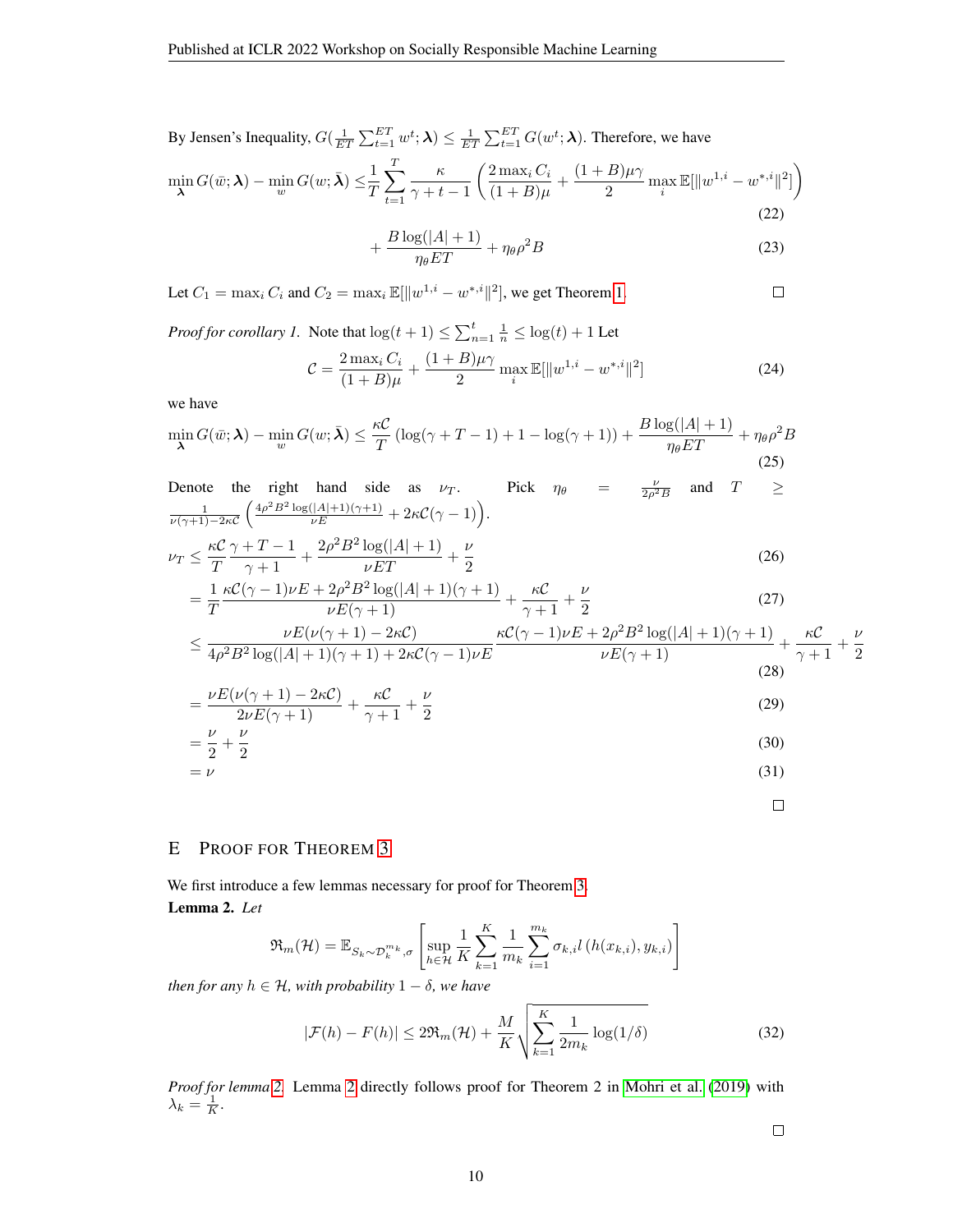<span id="page-10-1"></span>Lemma 3. *Let*

$$
\mathfrak{R}_a(\mathcal{H}) = \mathbb{E}_{S_k \sim \mathcal{D}_k^{m_k}, \sigma} \left[ \sup_{h \in \mathcal{H}} \sum_{k=1}^K \frac{1}{m_a} \sum_{a_i = a} \sigma_{k,i} l\left(h(x_{k,i}), y_{k,i}\right) \right]
$$

*then for any*  $h \in \mathcal{H}$  *and*  $a \in A$ *, with probability*  $1 - \delta$ *, we have* 

$$
|\mathfrak{r}_a(h) - \mathfrak{r}_a(h)| \le 2\Re_a(\mathcal{H}) + \frac{M}{m_a} \sqrt{\frac{K}{2} \log(1/\delta)}
$$
(33)

**Lemma 4** (Lemma 1 in [Agarwal et al.](#page-4-13) [\(2018\)](#page-4-13)). Let  $(\bar{w}, \bar{\boldsymbol{\lambda}})$  *is a v-approximate saddle point, then* 

$$
\bar{\lambda}^T \mathbf{r}(\bar{w}) \ge B \max_{a \in A} \mathbf{r}_a(\bar{w})_+ - \nu \tag{34}
$$

*where*  $x_{+} = \max\{x, 0\}$ *.* 

<span id="page-10-0"></span>**Lemma 5** (Lemma 2 in [Agarwal et al.](#page-4-13) [\(2018\)](#page-4-13)). *For any* w *such that*  $\mathbf{r}(w) \le \mathbf{0}_{|A|}$ ,  $F(\bar{w}) \le F(w) + 2\nu$ . **Lemma 6.** Assume there exists  $w^*$  satisfies  $\mathbf{r}(w^*) \leq \mathbf{0}_{|A|}$ , we have

$$
B\max_{a\in A} \mathbf{r}_a(\bar{w})_+ \le M + 2\nu \tag{35}
$$

*Proof for lemma [6.](#page-10-0)* Note that

$$
F(\bar{w}) + B \max_{a \in A} \mathbf{r}_a(\bar{w})_+ - \nu \le F(\bar{w}) + \bar{\lambda}^T \mathbf{r}(\bar{w})
$$
(36)

 $= G(\bar{w}, \bar{\boldsymbol{\lambda}})$  (37)

$$
\leq \min_{w} G(w, \bar{\boldsymbol{\lambda}}) + \nu \tag{38}
$$

$$
\leq G(w^*, \bar{\boldsymbol{\lambda}}) + \nu \tag{39}
$$

$$
= F(w^*) + \bar{\lambda}^T \mathbf{r}(w^*) + \nu \tag{40}
$$

$$
\leq F(w^*) + \nu. \tag{41}
$$

Therefore, we have

$$
F(\bar{w}) \le F(w^*) + 2\nu.
$$
\n<sup>(42)</sup>

Hence,

$$
B\max_{a\in A} \mathbf{r}_a(\bar{w})_+ \le F(w^*) - F(\bar{w}) + 2\nu\tag{43}
$$

$$
\leq M + 2\nu,\tag{44}
$$

 $\Box$ 

Note that Lemma [6](#page-10-0) tells us when there exists a solution for problem [2,](#page-1-2) the empirical fairness constraint violates by at most an error of  $\frac{M+2\nu}{B}$ . In other words, this guarantees that our algorithm [1](#page-7-0) always output a model when problem [2](#page-1-2) has a solution.

Now we provide proof for Theorem [3.](#page-2-3)

*Proof for Theorem [3.](#page-2-3)* When there exists a solution to problem [2:](#page-1-2)  $w^*$ , by lemma [2,](#page-9-0) [6,](#page-10-0) we have

$$
\mathcal{F}(\bar{w}) \le F(\bar{w}) + 2\Re_m(\mathcal{H}) + \frac{M}{K} \sqrt{\sum_{k=1}^K \frac{1}{2m_k} \log(1/\delta)}
$$
(45)

$$
\leq F(w^*) + 2\nu + 2\Re_m(\mathcal{H}) + \frac{M}{K} \sqrt{\sum_{k=1}^K \frac{1}{2m_k} \log(1/\delta)}
$$
(46)

$$
\leq \mathcal{F}(w^*) + 2\nu + 4\Re_m(\mathcal{H}) + \frac{2M}{K} \sqrt{\sum_{k=1}^K \frac{1}{2m_k} \log(1/\delta)}.
$$
 (47)